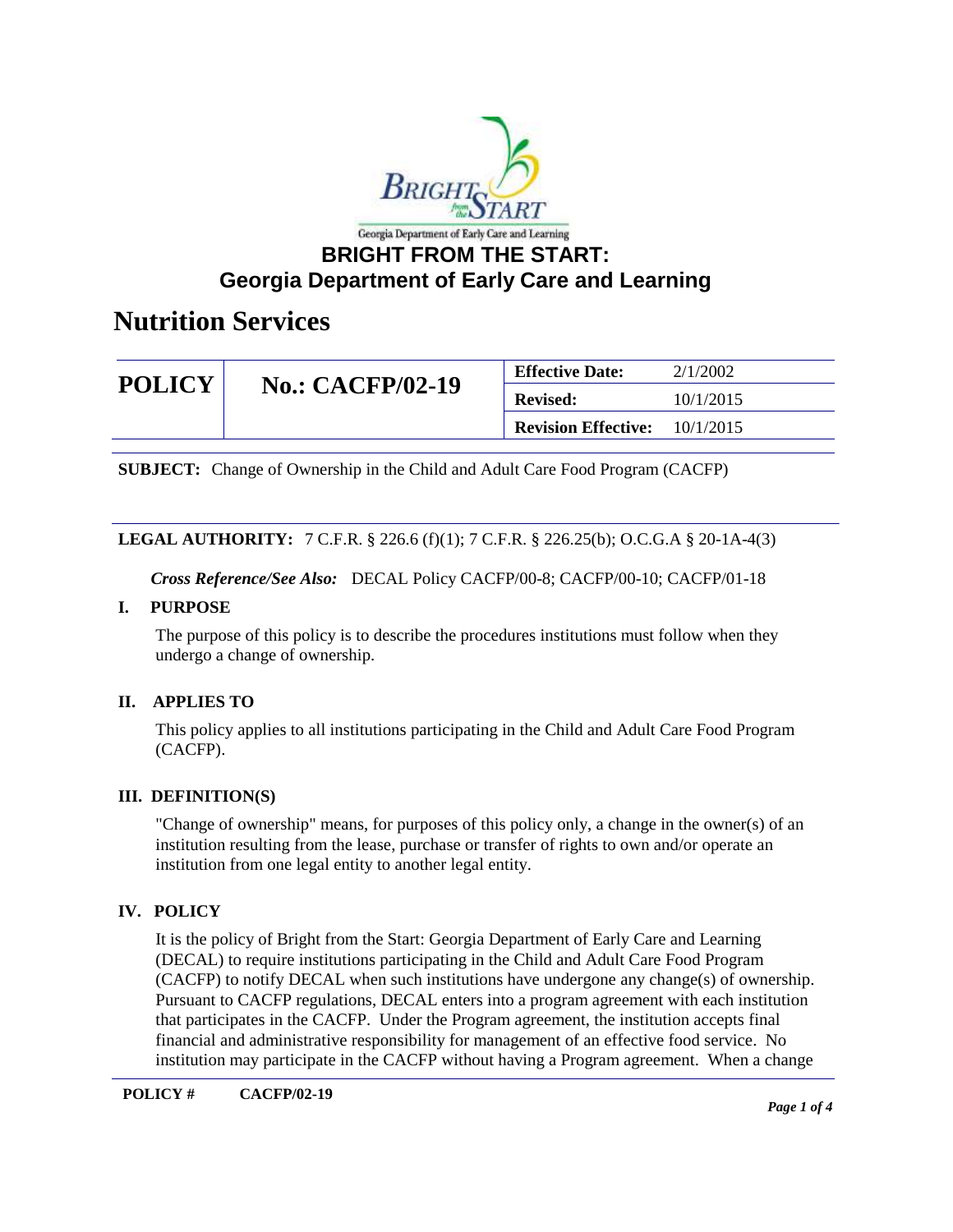## **Nutrition Services**

| <b>POLICY</b> | <b>No.: CACFP/02-19</b> | <b>Effective Date:</b>                 | 2/1/2002  |
|---------------|-------------------------|----------------------------------------|-----------|
|               |                         | <b>Revised:</b>                        | 10/1/2015 |
|               |                         | <b>Revision Effective:</b> $10/1/2015$ |           |
|               |                         |                                        |           |

of ownership occurs, the agreement with the previous owner(s) is no longer valid and the new owner must apply to participate in the CACFP and secure a new Program agreement with DECAL.

Institutions must notify DECAL within five (5) business days of the completion of a change of ownership. For purposes of this policy, a change of ownership is deemed completed when the right to own and/or operate the institution(s) has been officially transferred or given to the new owner and the new owner has become responsible for the operation of the institution(s). New owner(s) of an institution(s) is (are) considered new applicants and must apply for participation in the CACFP. Failure of either the previous owner to notify DECAL of the change or the new owner to submit an application for participation in the CACFP, while continuing to claim reimbursement under the previous owner's agreement, may result in one or both organization's termination from participation and repayment of funds to DECAL.

Along with completing an application for participation and meeting applicable requirements for participation, the new owner(s) must ensure the individual in charge of the daily operation of the CACFP, the delegated Principal, or the CACFP Program Contact appointed by the Principal, has attended DECAL CACFP Orientation and Program Training, whether the owner or some other person in the institution. In addition, the delegated Principal/Program Contact must be a legal employee of that entity (See DECAL Policy No. CACFP 02-26 - Designation of the Program Contact in Organizations Participating in the CACFP, October 1, 2015).

### **V. PROCEDURE(S)**

When a transfer or change of ownership of an institution occurs, the previous and new owner(s) must complete the procedures indicated under the appropriate section below in order to comply with this policy:

### Previous Owner

The previous owner must notify DECAL of the change of ownership by completing and submitting to DECAL the Voluntary Closure Form (Change of Ownership section). This form terminates the previous owner's program agreement with DECAL and indicates the last month the previous owner will submit a claim for reimbursement. DECAL will not reimburse the previous owner for meals served after the date of sale. This form must be completed by the previous owner and submitted to DECAL. A copy of this form must also be provided to the new owner.

### New Owner

If the individual who will be placed in charge of the daily operation of the CACFP, the delegated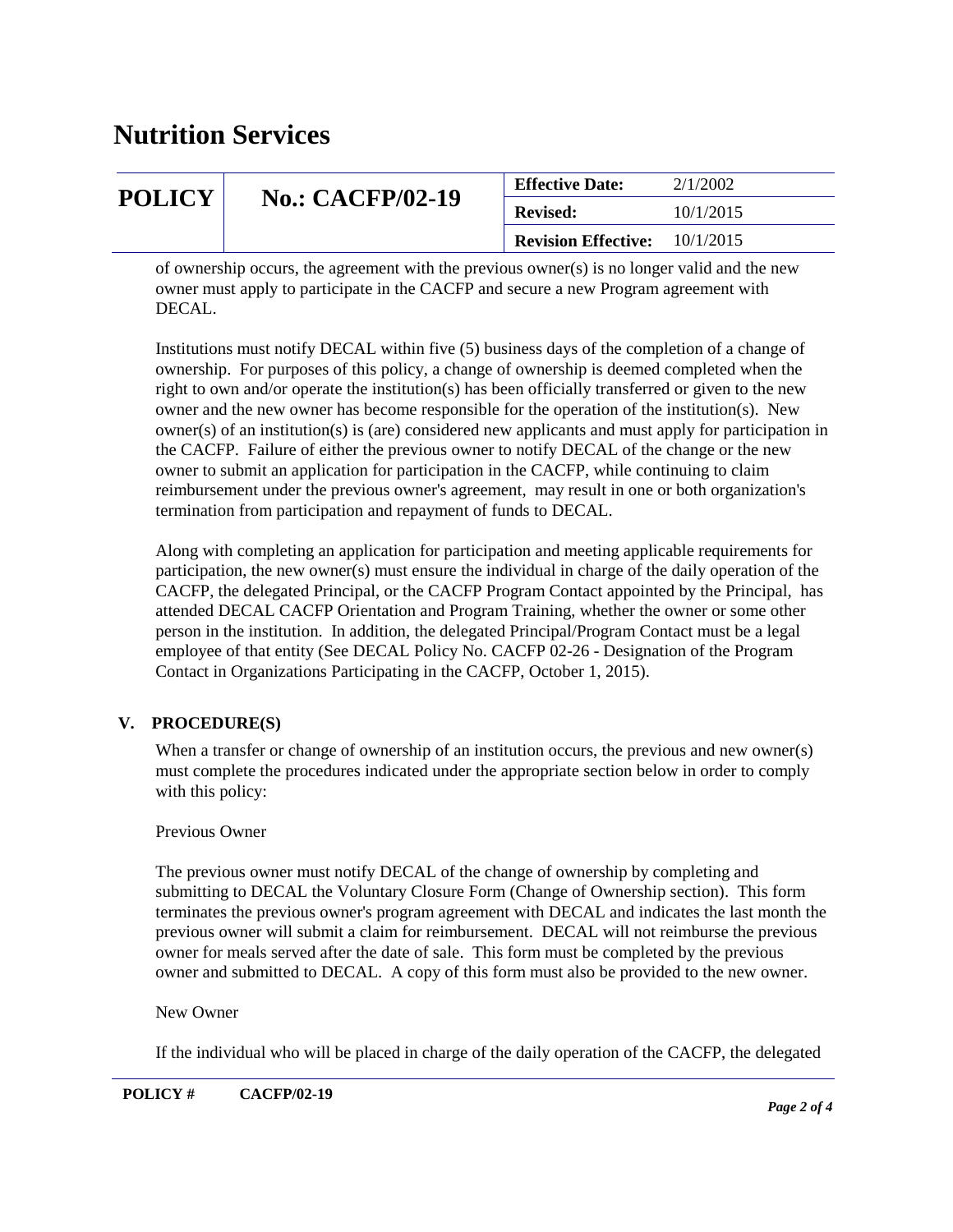## **Nutrition Services**

| <b>POLICY</b> | <b>No.: CACFP/02-19</b> | <b>Effective Date:</b>     | 2/1/2002  |
|---------------|-------------------------|----------------------------|-----------|
|               |                         | <b>Revised:</b>            | 10/1/2015 |
|               |                         | <b>Revision Effective:</b> | 10/1/2015 |

Principal/Program Contact, has previously attended CACFP Orientation and Program Training, the new organization in most cases will not be required to attend program training. Additionally, in some cases where the delegated Principal/Program Contact for the CACFP has not attended Orientation and Program Training but has had continual service within the CACFP program as the person primarily responsible for CACFP operations at the institution before the change of ownership, and the institution was in good standing with Program regulations and policies during the time of participation, then the organization may not be required to attend Orientation and Program Training prior to application. In either case, a new Delegation of Authority Form must be completed and submitted to DECAL. DECAL may waive training based on the individual's knowledge, experience, and past performance in the CACFP. In these situations, the institution may do the following:

- Contact DECAL to request the Change of Ownership Application to participate in the CACFP.
- Complete and submit the change of ownership application.

It is strongly recommended that the new owner(s) submit the change of ownership application for program participation within a sufficient amount of time to avoid delays in the new owner(s) submitting claims for reimbursement. In no case may the new owner(s) submit a claim for reimbursement without an executed program agreement with DECAL nor while the previous owner is eligible to submit claims for reimbursement.

DECAL recommends the new delegated Principal attend the two day CACFP Orientation and Program Training to become familiar with the Program, applicable regulations and instructions, and DECAL policies and procedures regardless of whether the Principal will be directly involved in the day to day operation of the CACFP. The new owner must, however, ensure the institution's CACFP delegated Principal/Program Contact has either attended DECAL Program Training or has been verified by DECAL to have the Program knowledge and experience in order for the institution to remain in compliance with CACFP regulations and policies.

DECAL reserves the right to require attendance at Orientation and Program Training when the delegated Principal/Program Contact for the CACFP has not attended the two day training, or the institution with which the person previously worked in the CACFP was not in good standing or showed deficiencies in Program operation.

If the delegated Principal/Program Contact of the CACFP has not attended the CACFP Orientation and Program Training, or if training is not waived, this individual must register for and attend training. Program requirements and application instructions will be provided.

Institutions undergoing a change of ownership are considered new applicants and must meet all application requirements. Approval to participate will be effective for the beginning of the